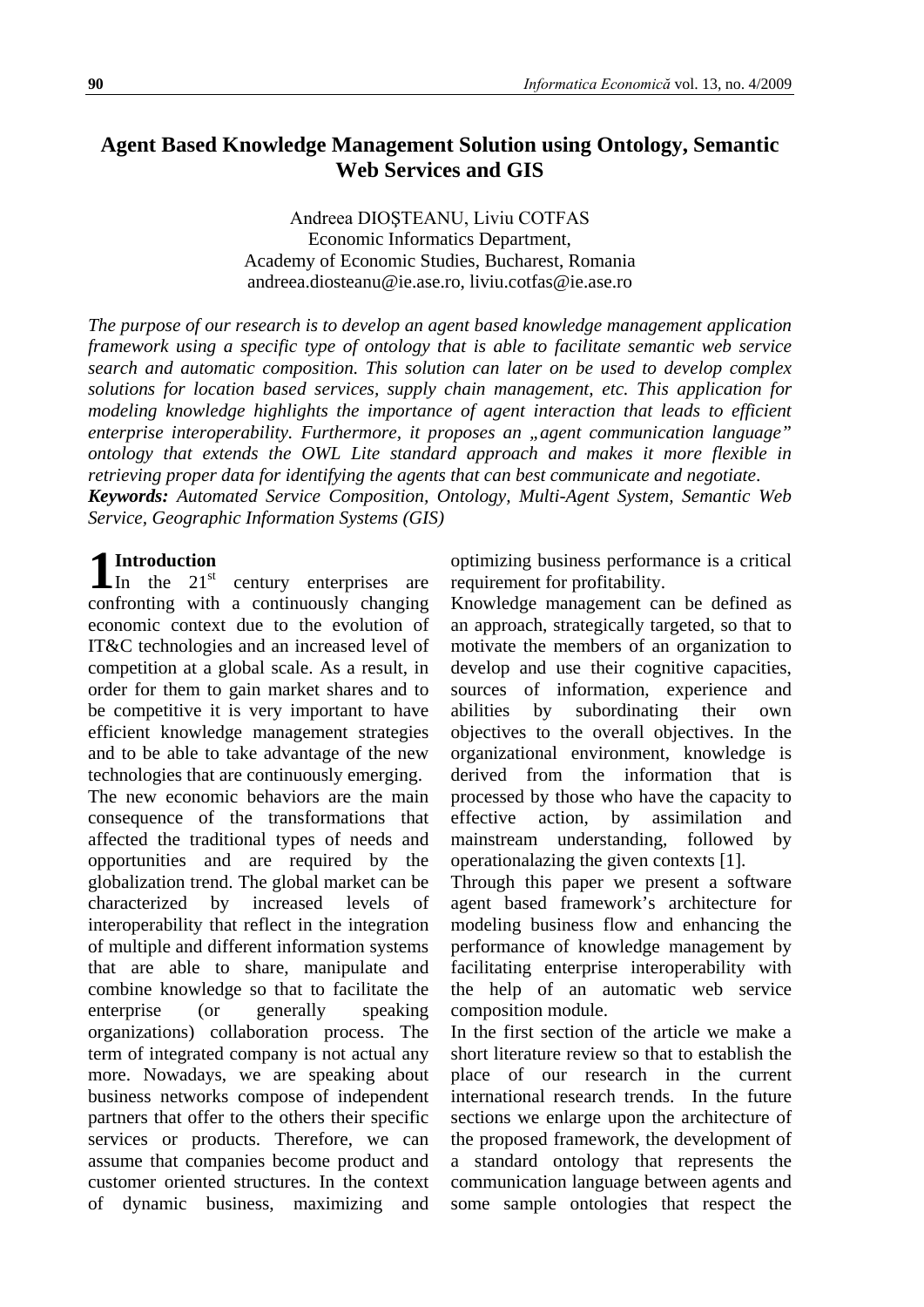proposed OWL (Web Ontology Language) Lite [2] extended format. Furthermore, we will present a case study application that we developed to validate the ontology and the agent based search module of our architecture.

### **2 Multi-agent Systems**

Multi-agent systems are formed by multiple agents that interact with each other. The major advantage of such systems consists of the fact that simple individual behaviors combine into complex ones. Furthermore, another important feature of multi agent systems refers to their ability of decomposing complex problems into more easily manageable sub problems. According to [3], this idea can be applied in many research domains such as for decomposing complex based geospatial problems or supply chain management problems: negotiations, discovery, offer analysis etc. Moreover, they can be used to complex data mining in logistic applications**.**

[4] Illustrates the fact that agents communicate and interact with each other through ontology language which stands for communication languages. Agents can be managed and discovered through a centralized directory, peer-to-peer discovery, or hybrid mechanism. Agent mobility provides a mechanism to extend stabilities and sustainability of semantic web services in a distributed environment.

**Table 1.** Agent properties important for interactions in a distributed multi-agent system [4]

| <b>Property</b>       | <b>Description</b>                                    |
|-----------------------|-------------------------------------------------------|
| Reactive              | Reaction based on its sense                           |
| Autonomous            | Responses based on its own experiences                |
| Rational              | maximize its own interest                             |
| Goal-oriented         | Pursue a goal                                         |
| Temporally continuous | Deals with continuous                                 |
| Mobile                | Able to transport itself from platform to platform    |
| Communication         | Interactions on another level of abstraction-language |

By analyzing the above presented properties we can depict that there are many domains in which multi agent systems can be used to model pure knowledge, knowledge transformation and exchange flow. Some examples of such implementations are illustrated below.

One of the major uses of multi-agent systems is related to manufacturing companies. In this case, agents are used to gather information over the web and to transform it into knowledge by adding value. However, if agents are used without combining with semantic web services technology, they fail to respond to the continuously changing business environment in the nowadays knowledge driven society. According to [5], the failure is associated to the fact that they function on a predefined agreement without being flexible. On the other hand, pure webbased technologies, including web services, cannot fulfill the needs of virtual enterprises

applications, because: they do not offer the possibility to automatically discover corresponding services at run time. Also, web service description offers only a technical presentation of the features offered and not a semantic one. Last but not least the description of business processes and security features implemented by using web services are not very reliable because this domain is still in an incipient phase.

The current trend in enterprise evolution is heading towards efficient knowledge representation, storing, manipulation and interoperability. Due to enterprise knowledge sharing and knowledge based collaboration we can speak about virtual organizations.

In [6] virtual organizations mean, generally, a grouping of legally distinct or related enterprises coming together to exploit a particular product or service opportunity, collaborating closely whilst still remaining independent and potentially competing in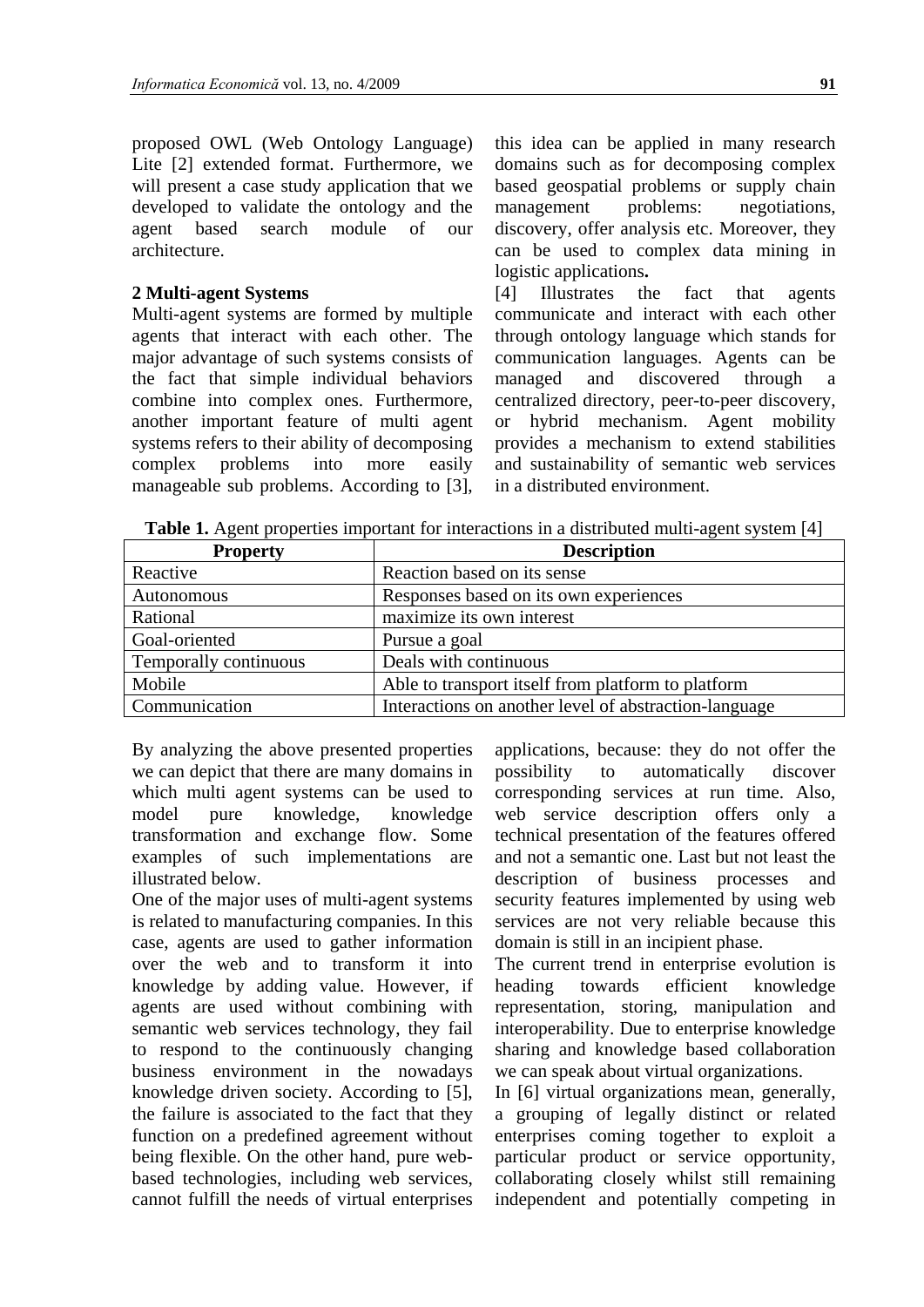other markets or even other products/services in the same market. Virtual organizations emerge from innovation ecosystems, where enterprises have the ability and expectation to collaborate closely with one another: collaboration is a key.

Intelligent software agents have been used in enterprise independent software systems integration process, not only to assure an approach for functional integration, but also to facilitate the use of business intelligence and collaboration among enterprises for their communication, interaction, cooperation, pro-activeness, and autonomous intelligent decision making.

In order to achieve the objectives of the current enterprise interoperability trend, we propose a framework that combines web services and software agents so that to provide an efficient service selection, retrieval, composition and integration. This paper proposes an agent-based serviceoriented integration architecture, where enterprise Web services are dynamically discovered on the Internet using agent behaviors and specific ontology for communication and retrieval. In order to demonstrate our findings we implemented a software application for enterprise agent retrieval developed in JADE (Java Agent Development Framework) [7] by using Jane [8] framework for user built in ontology.

Multi-agent systems are closely connected to web service technology because they represent interoperable, portable and distributed solutions. Agents and web services may be related in different ways: agents use web services, web services are in fact agents or agents are composed of, deployed as, and dynamically extended by web services [9].

During the process of transforming web services into agents or boxing them into agents, the web service description may be retrieved automatically by examining its description in WSDL (web service description language). Converted agent description can be extended with specific ontologies. Agents can be connected to web services by using a gateway agent which keeps two directories – one that serves the agent world and another that serves the web service world, called WSIG (Web Service Integration Gateway).

The WSIG has a DF (directory facility) and a UDDI (Universal Description, Discovery, and Integration). An agent can be registered with the WSIG agent and internally mapped to UDDI services, while a web service can be registered with the WSIG agent and internally mapped to DF [4].

## **3 Proposed framework architecture for developing agent based collaborative applications**

The framework that we propose is a general development environment for both business and GIS agent based, distributed software applications that enable organizations' interoperability and collaboration. In this article we will present the use of the proposed framework in developing agent based supply chain application for a construction company.

According to [10] the supply chain is a worldwide network of suppliers, factories, warehouses, distribution centers, and retailers through which raw materials are acquired, transformed, and delivered to customers. Supply-chain management is the strategic, tactical, and operational decision making that optimizes supply-chain performance. The strategic level defines the supply chain network; that is, the selection of suppliers, transportation routes, manufacturing facilities, production levels, warehouses, and the like. The tactical level plans and schedules the supply chain to meet actual demand. The operational level executes plans. Tactical- and operational-level decision-making functions are distributed across the supply chain.

To optimize performance, supply-chain functions must operate in a coordinated manner. However, there are certain problems that affect the supply chain flow, most of them unpredictable or hard to discover in an incipient phase without keeping track of the previous experiences in an organized manner. For example, let's assume that we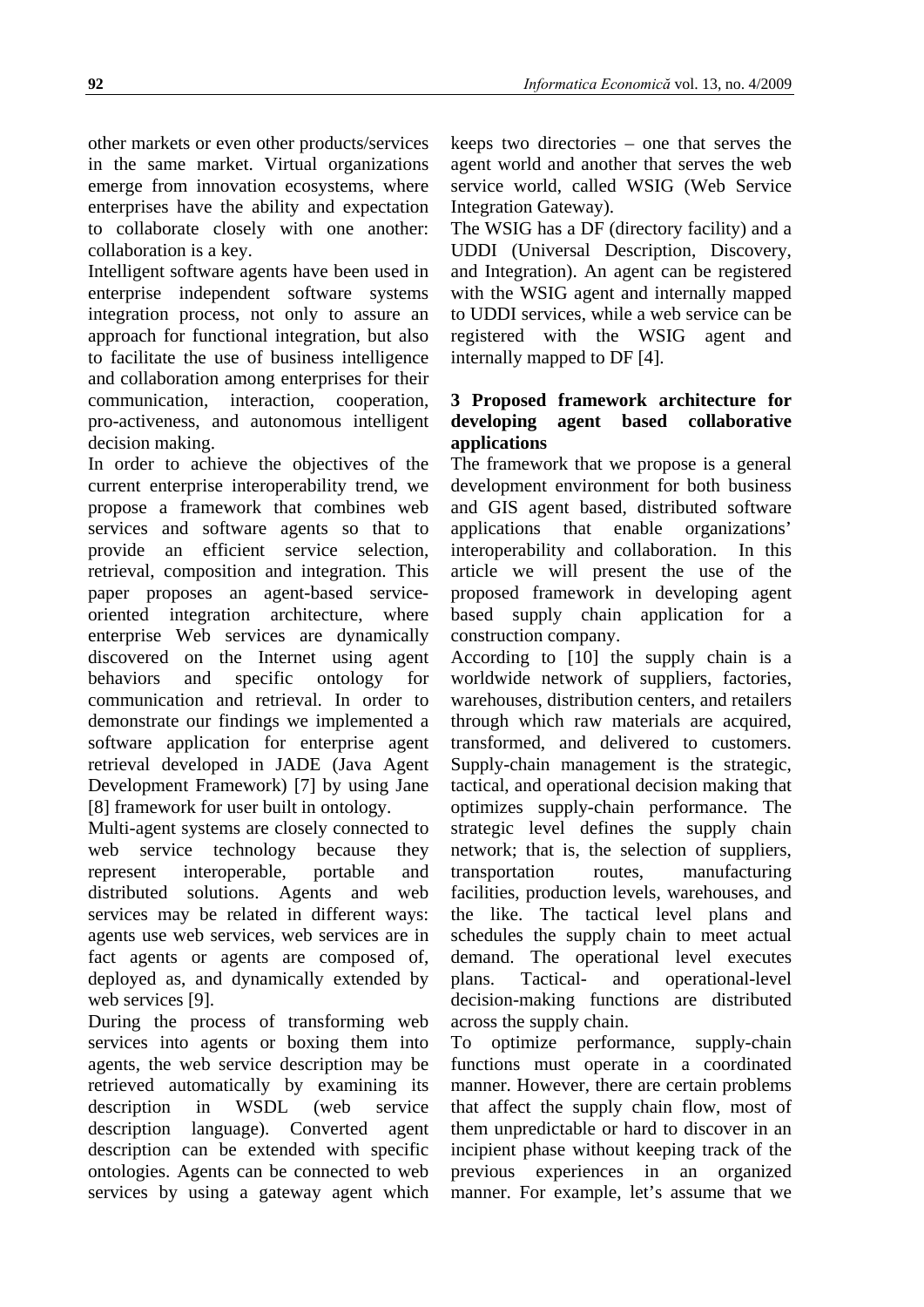are dealing with a construction firm that needs certain materials. There are several suppliers and the constructor has to make the right choice. For this, he has to take into consideration the following aspects: price, quality, transportation costs, geographic risks, previous experience with certain suppliers, etc. All this information represents added value for the transaction and transforms into knowledge that can and should be stored in a rule format in the knowledge database.

In recent years, new software architectures for managing the supply chain at the tactical and operational levels have emerged. According to the new trend, the supply chain is perceived as a set of intelligent (software) agents, each responsible for coordinating one or more activities in the supply chain and each interacting with other agents in planning and executing their responsibilities.

An agent is an autonomous software process, targeted to achieve a specific objective and operates asynchronously, communicating and coordinating with other agents as needed.

Having illustrated the above facts, our main objective is to develop an agent based knowledge manipulation framework that facilitates enterprise collaboration and interoperability.

The solution uses the following technologies:

- semantic web and ontology
- multi agent systems
- semantic web services

The architecture of the proposed framework consists of the following modules:

- ontology design component with a user friendly interface
- agent based web service search module
- knowledge database
- semantic web service composition module
- user interface for displaying the results

Below we present each component of the framework's architecture in general terms because it can be used to develop applications in different domains of activity. In the next section we will exemplify the use of the framework by implementing an agent based solution for supply chain management

application in a construction company and we will emphasize on the agent discovery module.

*1. The ontology design component*

By using this component users will be able to design their own ontology by using intuitive graphic elements. The standard use for the ontology is extended OWL Lite. Generally, speaking the format of our proposed ontology is described by the following rules:

- all classes are derived from the general class THING
- a class called TRADED THING may stand for: requested product/service in a supply chain, geographic web services, etc. The RequestedThing class may contain DataProperty elements for describing specific features of the requested object. The use such properties is necessary for "partner agents" discovery
- AREA class that contains the definition of a polygonal geographic area given by its corners' GPS coordinates. To be more specific, this class has a property called GEOGRAPHIC SHAPE. For this property we have several instances containing geographic coordinates.
- **DOMAIN** class that contains the definition of a particular domain of interest (for example activity domain in a supply chain application). The Domain will also contain instances called ACTIVITY.

By using instances we increase the level of communication flexibility and we can extend the agent search space.

This type of ontology can be used as agents' "communication language" in different types of software agent based application.

As a whole each class represents a specific semantic network, and the relationships between its elements: InstanceOf, SubclassOf, PropertyOf model the human language semantic connections.

*2. The agent based web service search module* 

This module is in charge with agent discovery based on a specific requirement that can be depicted from the ontology. This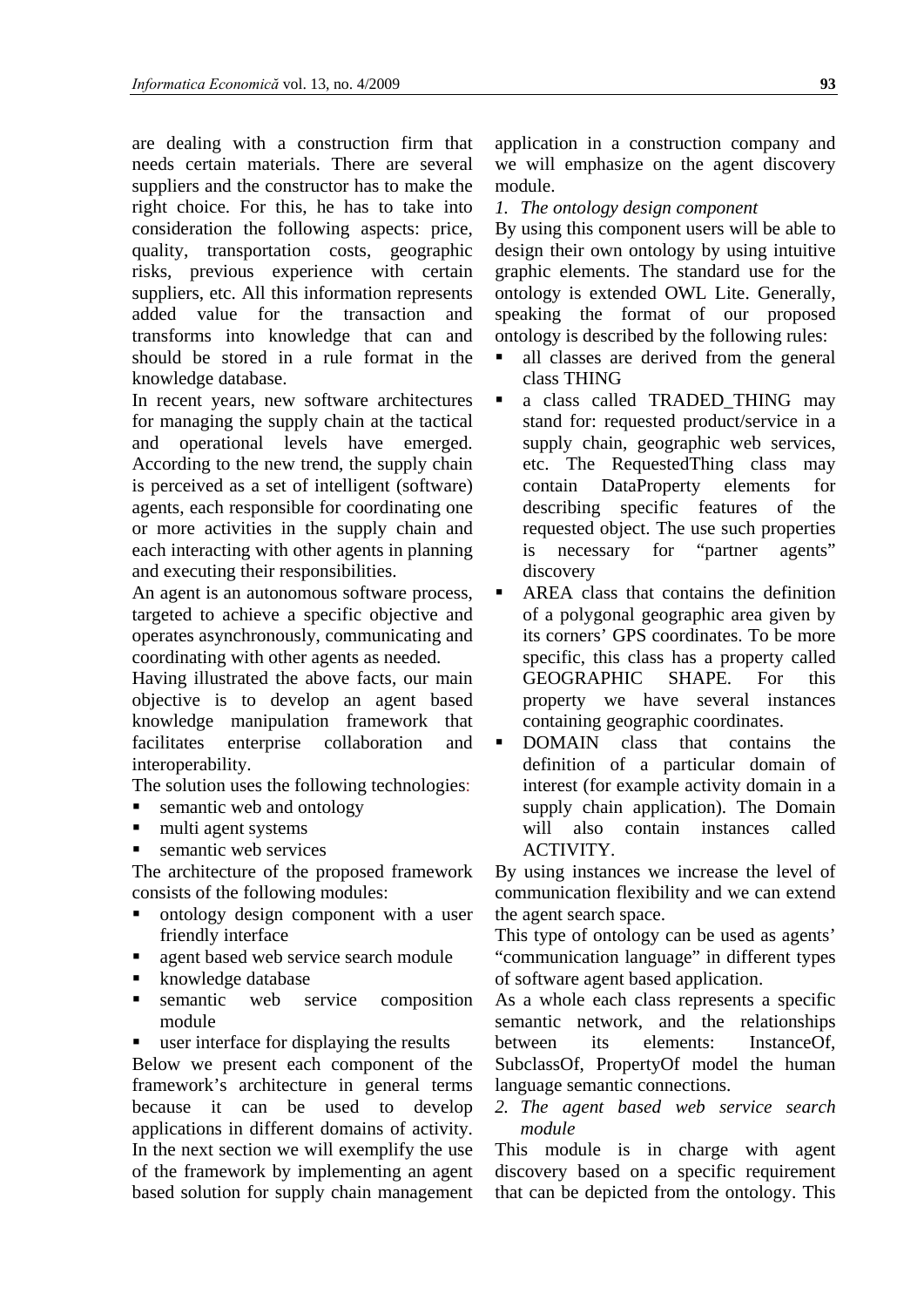agent search module inquiries a sort of "yellow pages" service that enables agents to publish one or more services they provide so

that other agents can find and successively exploit them.



**Fig. 1.** Framework architecture schema

The framework's architecture is presented in the figure 1. Agents are interacting with DF by exchanging ACL messages using a proper content language (the SL0 language) and a proper ontology (the FIPA-agentmanagement ontology) according to the FIPA specification.



**Fig. 2.** Application flow

In order to implement agents we used JADE a java based platform that provides agent implementation specific methods. In Jade the DF agent inquiry is handled by using jade.domain.DFService class by means of which it is possible to publish and search for services through method calls.

An agent wishing to publish one or more services must provide the DF with a description including its ID, possibly the list of languages and ontologies that other agents need to know to interact with it and the list of published services. For each published service a description is provided including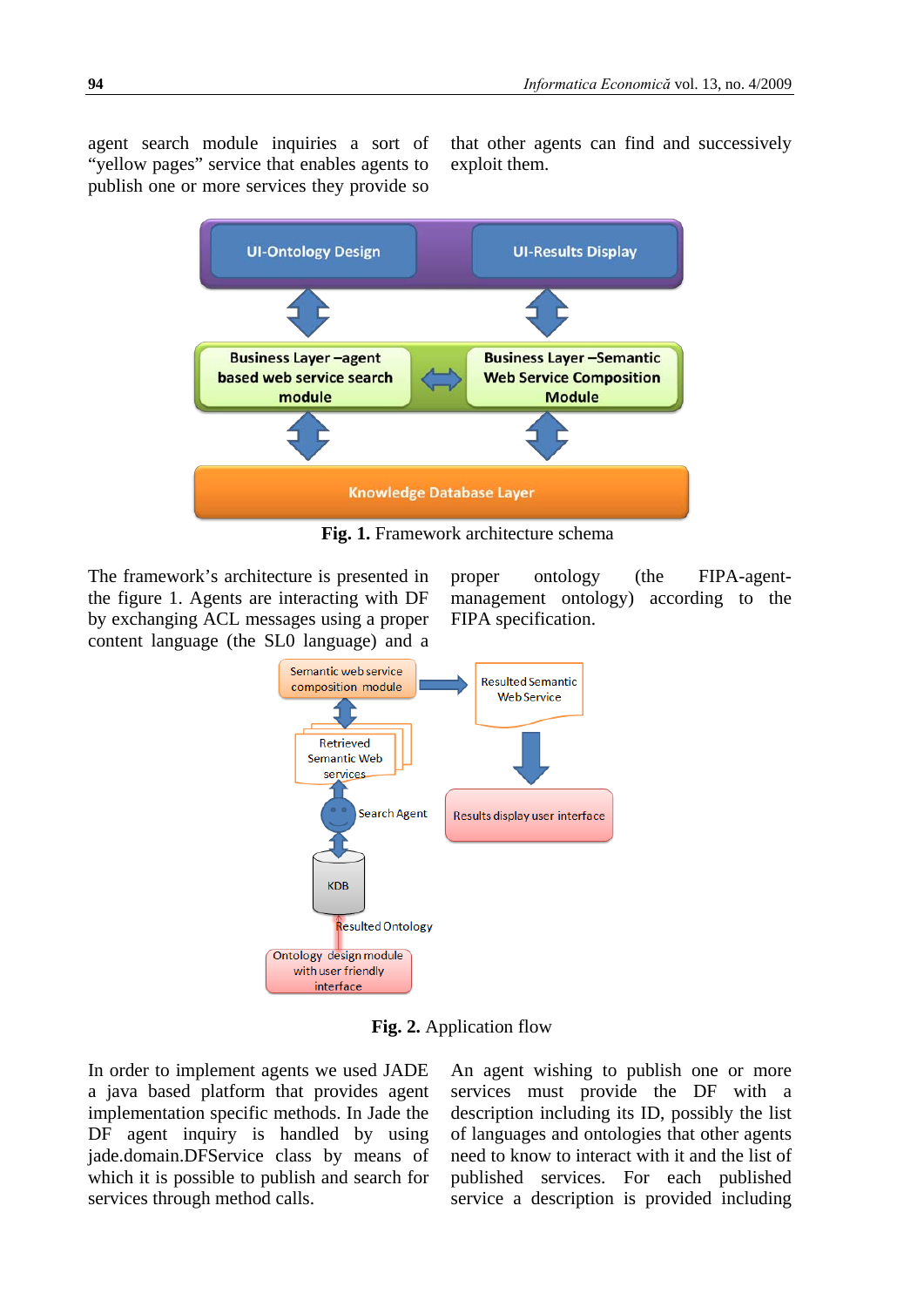the service type, the service name, the languages and ontologies required to exploit that service and a number of service specific properties. The DFAgentDescription, ServiceDescription and Property classes, included in the

jade.domain.FIPAAgentManagement

package, represent the three mentioned abstractions.

*3. The Knowledge database*

The knowledge database stores ontologies and rules for agent discovery. Furthermore, it contains data related to previous experiences so that to facilitate the decision making process and improve decision quality.

*4. The Semantic web service composition module*

This module is in charge with automated semantic web service composition. After identifying the appropriate agents that publish the required services, this module combines them so that to obtain the a required output or finalize a deal when talking about supply chain applications.

*5. User interface for displaying the results* The interface displays in a user friendly manner the results of web service composition.

A standard working flow by using the framework is presented in figure 2.

## **4 Case Study for Agent based Web Service Search Module**

The application that we developed in order to

validate the above presented framework and the proposed ontology refers to modeling the supply chain activity for a construction company. Through this article we are going to insist on the development of the agent search module based on a specific ontology format that we designed and that was presented in the previous chapter.

The problem that we modeled is the following: "A construction company desires to buy brick from construction materials suppliers. The construction company is represented by an agent called Customer."

The customer agent will inquire the DF agent so that to find the most suited supplier companies' agents. The query consists of specifying the requested agents type (Construction Material Suppliers), the type of ontology (MyOntology) and the language.

The customer agent's ontology will contain the following information:

- *Domain*  contains information related to the activity domain of the Customer agent: construction
- **Traded Thing** contains information related to the company's yield: product type and technical features. For a company that solicits bricks, a technical feature is the maximum supported temperature.
- *Area -* contains information regarding the geographic position of the company.

**Sample Customer Ontology code:**

```
<rdf:RDF
    xmlns:rdf="http://www.w3.org/1999/02/22-rdf-syntax-ns#"
     xmlns:owl="http://www.w3.org/2002/07/owl#"
    xmlns:xsd="http://www.w3.org/2001/XMLSchema#"
    xmlns:j.0="http://constructionfirm.com/"
    xmlns:rdfs="http://www.w3.org/2000/01/rdf-schema#" >
   <rdf:Description rdf:about="http://constructionfirm.com/maxTemperature">
     <rdfs:range rdf:resource="http://www.w3.org/2001/XMLSchema#unsignedInt"/>
     <rdfs:domain rdf:resource="http://constructionfirm.com/Brick"/>
     <rdf:type rdf:resource="http://www.w3.org/2002/07/owl#DatatypeProperty"/>
   </rdf:Description>
   <rdf:Description rdf:about="http://constructionfirm.com/geogrphiCoordinates">
     <rdfs:range rdf:resource="http://www.w3.org/2001/XMLSchema#string"/>
     <rdfs:domain rdf:resource="http://constructionfirm.com/Area"/>
     <rdf:type rdf:resource="http://www.w3.org/2002/07/owl#DatatypeProperty"/>
   </rdf:Description>
   <rdf:Description rdf:nodeID="A0">
     <owl:cardinality rdf:datatype="http://www.w3.org/2001/XMLSchema#int">1</owl:
cardinality>
     <owl:onProperty rdf:resource="http://constructionfirm.com/maxTemperature"/>
     <rdf:type rdf:resource="http://www.w3.org/2002/07/owl#Restriction"/>
```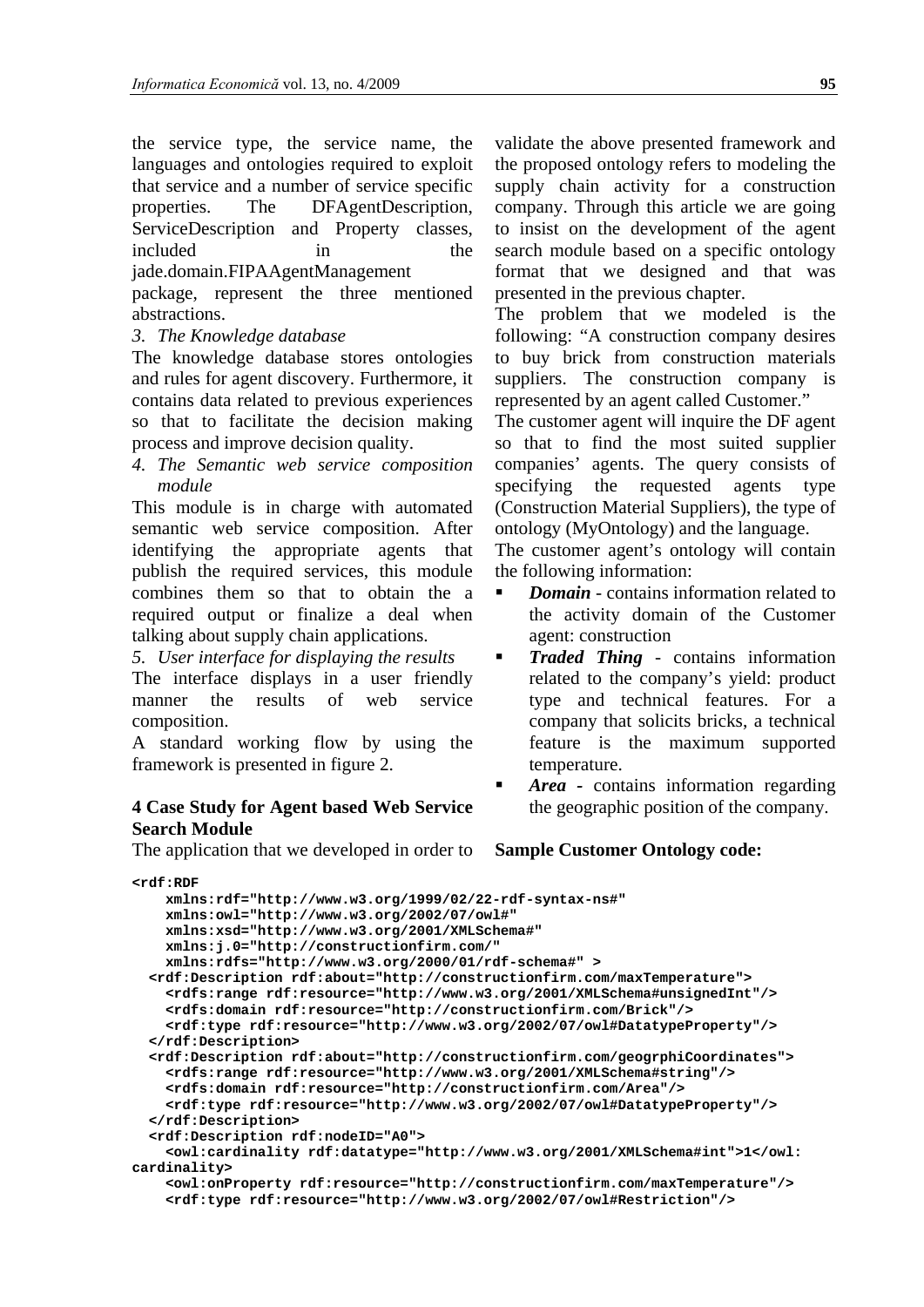```
 </rdf:Description>
   <rdf:Description rdf:about="http://constructionfirm.com/Domain">
     <rdfs:label xml:lang="EN">Domain</rdfs:label>
     <rdf:type rdf:resource="http://www.w3.org/2002/07/owl#Class"/>
   </rdf:Description>
   <rdf:Description rdf:about="http://constructionfirm.com/Area">
     <rdfs:label xml:lang="EN">Area</rdfs:label>
     <rdfs:subClassOf rdf:resource="http://constructionfirm.com/Brick"/>
     <rdf:type rdf:resource="http://www.w3.org/2002/07/owl#Class"/>
   </rdf:Description>
   <rdf:Description rdf:about="http://constructionfirm.com/requestedThing">
     <rdfs:label xml:lang="EN">TradedThing</rdfs:label>
     <rdf:type rdf:resource="http://www.w3.org/2002/07/owl#Class"/>
   </rdf:Description>
   <rdf:Description rdf:about="http://constructionfirm.com/RequestedBrick">
     <j.0:maxTemperature>150</j.0:maxTemperature>
     <rdf:type rdf:resource="http://constructionfirm.com/Brick"/>
   </rdf:Description>
   <rdf:Description rdf:about="http://constructionfirm.com/Brick">
     <rdfs:label xml:lang="EN">Brick</rdfs:label>
     <rdfs:subClassOf rdf:resource="http://constructionfirm.com/requestedThing"/>
     <rdf:type rdf:resource="http://www.w3.org/2002/07/owl#Class"/>
   </rdf:Description>
</rdf:RDF>
```
On the other hand there are ConstructionMaterialSupplier agents which use the same type of ontology:

- **Domain** contains information regarding their activity
- *TradedThing -* stores information about all the products offered by the supplier together with their technical features.
- *Area* stores information about the geographic points of sales. The information is described by using Instances and DataProperty. The points

of sale are given like geographic shapes defined using the GPS coordinates of their corners.

The proposed application is implemented in a distributed manner that enables agents running on different platforms to communicate over the internet. The communication between agents is based on OWL ACL messages compliant with FIPA [11] standards.



**Fig. 3.** Adding delivery area from Supplier's Agent GUI

In order to find the best offer a series of steps are required:

**Step1:** The customer agent queries multiple DF agents to retrieve the list of available supplier agents.

**Step2:** The customer agent sends its demand to the supplier agents using the previously described ontology. The demand specifies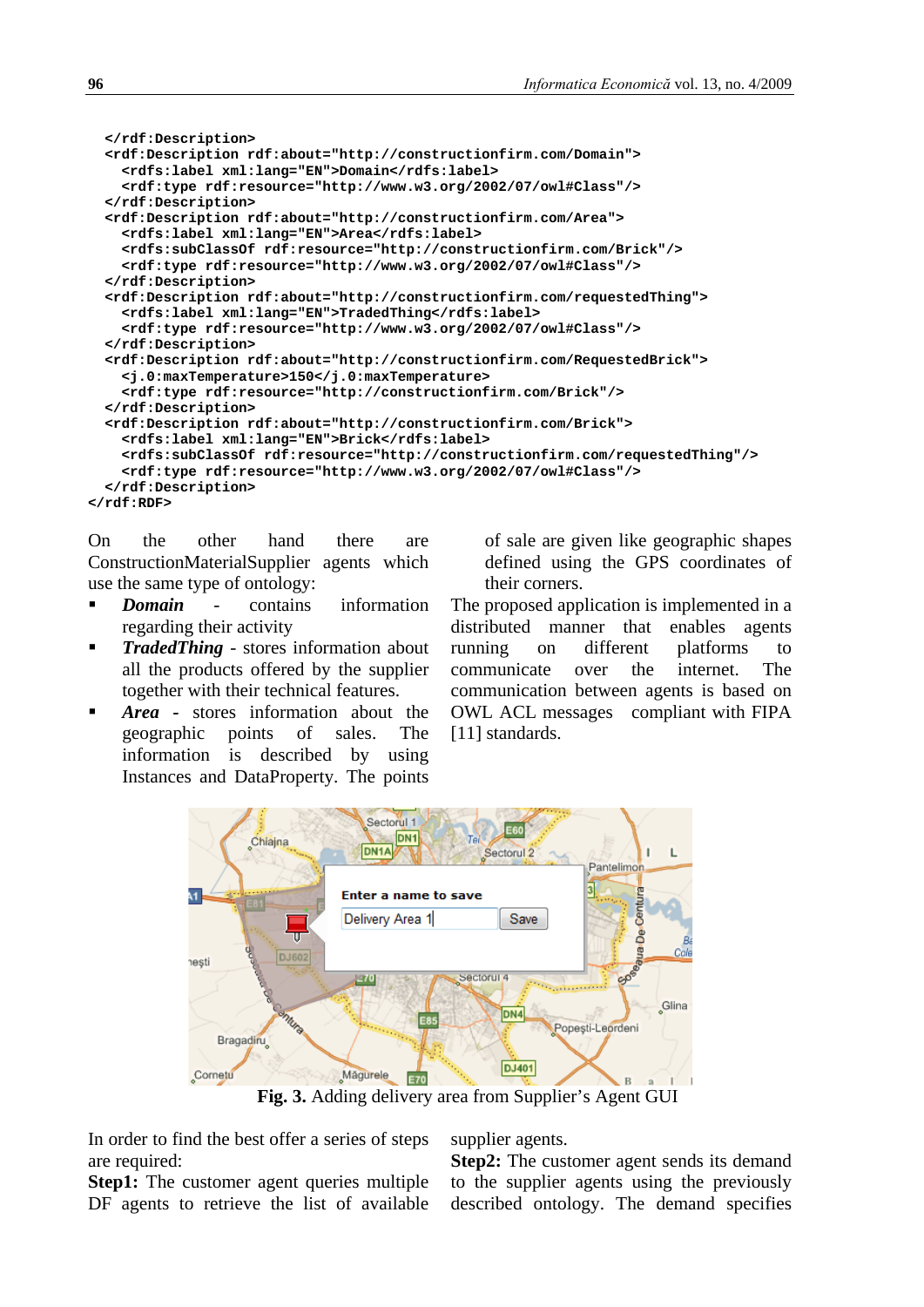the requested delivery addresses using GPS coordinates, the supplier's activity domain, the requested products and there technical features. In our case, the customer will specify that the required product is subClassOf "Brick" and that it should resist to a certain temperature.

**Step3**: The suppliers analyze the customer's demand and respond in case of match. Firstly, each supplier agent checks if his activity domain matches the domain specified in the demand. They go on by comparing the geographic position of the customer and their points of sales covered surface. The available delivery areas are stored as geographic shapes (polygon) using GML (Geographic Markup Language) [12] and can be defined using the GUI (figure 3).

In case of match, customer agents analyze the object of trade technical features. By using the *inference* facilities offered by Jena [6] they can determine whether their offers match the yield of the customer.

```
Reasoner reasoner = 
ReasonerRegistry.getOWLReasoner();
reasoner = 
reasoner.bindSchema(GenerateOntology());
InfModel infmodel = 
ModelFactory.createInfModel(reasoner, 
ontologyModel);
Resource resource= 
infmodel.getResource(NS + 
"TradedThing");
```
**Step 4:** The customer agent continues to communicate and negotiate with the agents that positively respond. The semantic web service composition module combines these services and transmits the results of the closed deal to the GUI. The search module work flow is presented in figure 4.



**Fig. 4**. Sample flow for the agent based semantic web service search module in supply chain application

### **5 Conclusions and future work**

This article presents a framework's architecture for developing business and GIS applications having as main target assuring an efficient knowledge management by facilitating organization interoperability. In order to achieve this purpose we used semantic web services, agents and ontologies.

In this paper we presented an application for supply chain management developed by using the framework and we insisted more on

the agent search module and ontology design. In the future, we will focus on implementing the automatic web service composition module.

### **Acknowledgements**

This article is a result of the project "Doctoral Program and PhD Students in the education research and innovation triangle". This project is co funded by European Social Fund through The Sectorial Operational Program for Human Resources Development